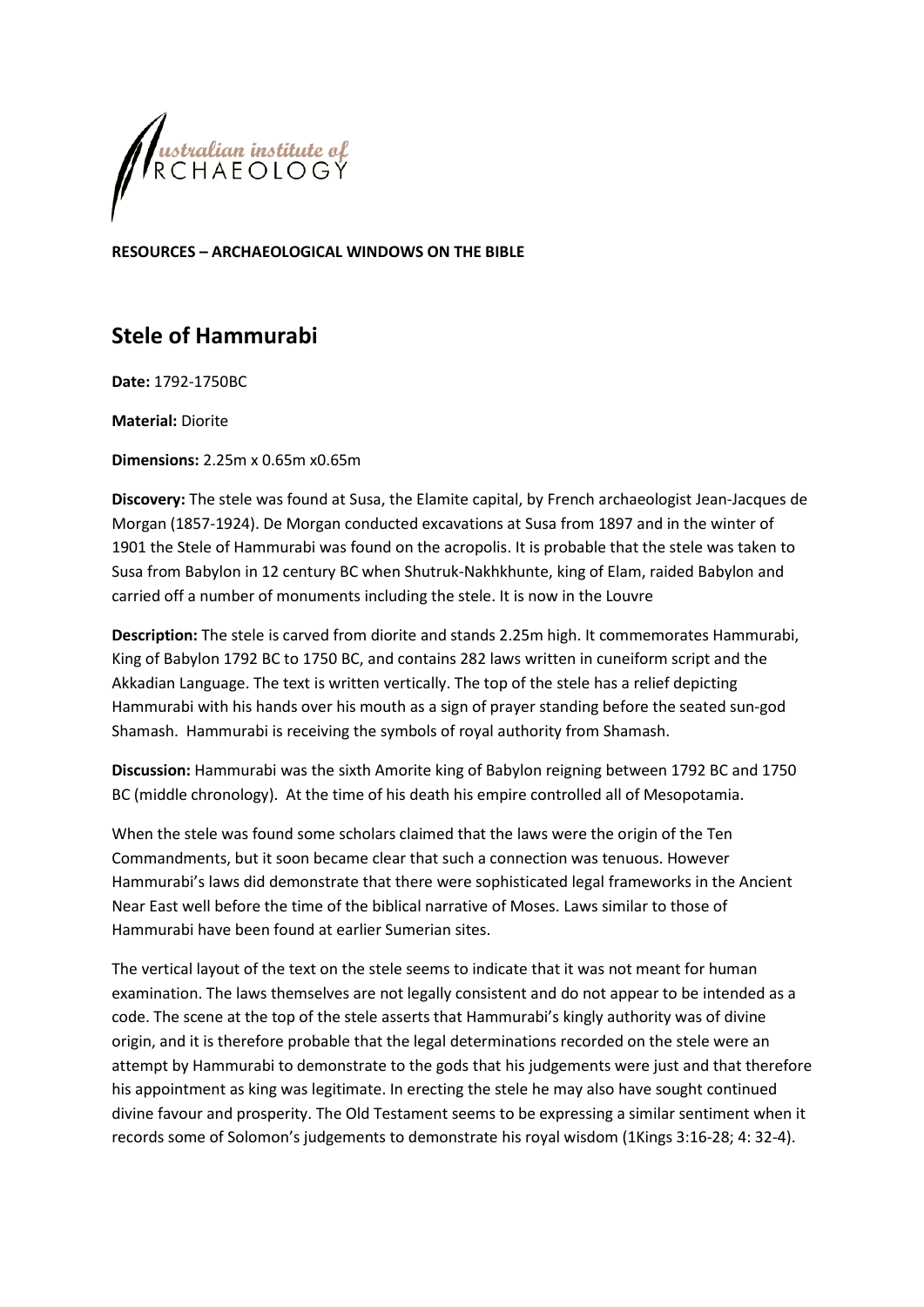The sophistication of the judgements is displayed by the first law which may be paraphrased as, 'If a man falsely accuses someone of murder he shall be put to death'. It was a given that murderers should be put to death, but this is saying that false accusers are in fact murderers because they seek to get the accused executed by the legal authority. Hammurabi understood that it is human nature for people to accuse others of crimes they themselves are guilty of.

The laws range broadly dealing with personal relationships, property, trade and economics. Interest rates for example were limited to 20%, which is in contrast to much Middle Eastern commerce before and after the Old Babylonian period where rates were often much higher than this. Such injustice led Mohammed to ban usury, the lending of money for interest.

## **Links:**

[The Stele of Hammurabi \(Louvre museum\)](http://www.louvre.fr/en/oeuvre-notices/law-code-hammurabi-king-babylon) [Works by Hammurabi](http://www.gutenberg.org/author/Hammurabi,+King+of+Babylonia) at [Project Gutenberg](http://en.wikipedia.org/wiki/Project_Gutenberg)

## **References:**

Morgan Jacques de, Jéquier Gustave, 1905 Premier royaume susien, in *Mémoires de la Délégation en Perse*, vol. VII, Recherches archéologiques, 2e série, Paris, pp. 28-29, pl. 5.

Roth Martha, 1995 *Law collections from Mesopotamia and Asia Minor*, Atlanta: Scholars Press.

M.E.J. Richardson 2005 *Hammurabi's Laws: Text, Translation and Glossary*, London: Bloomsbury T&T Clark.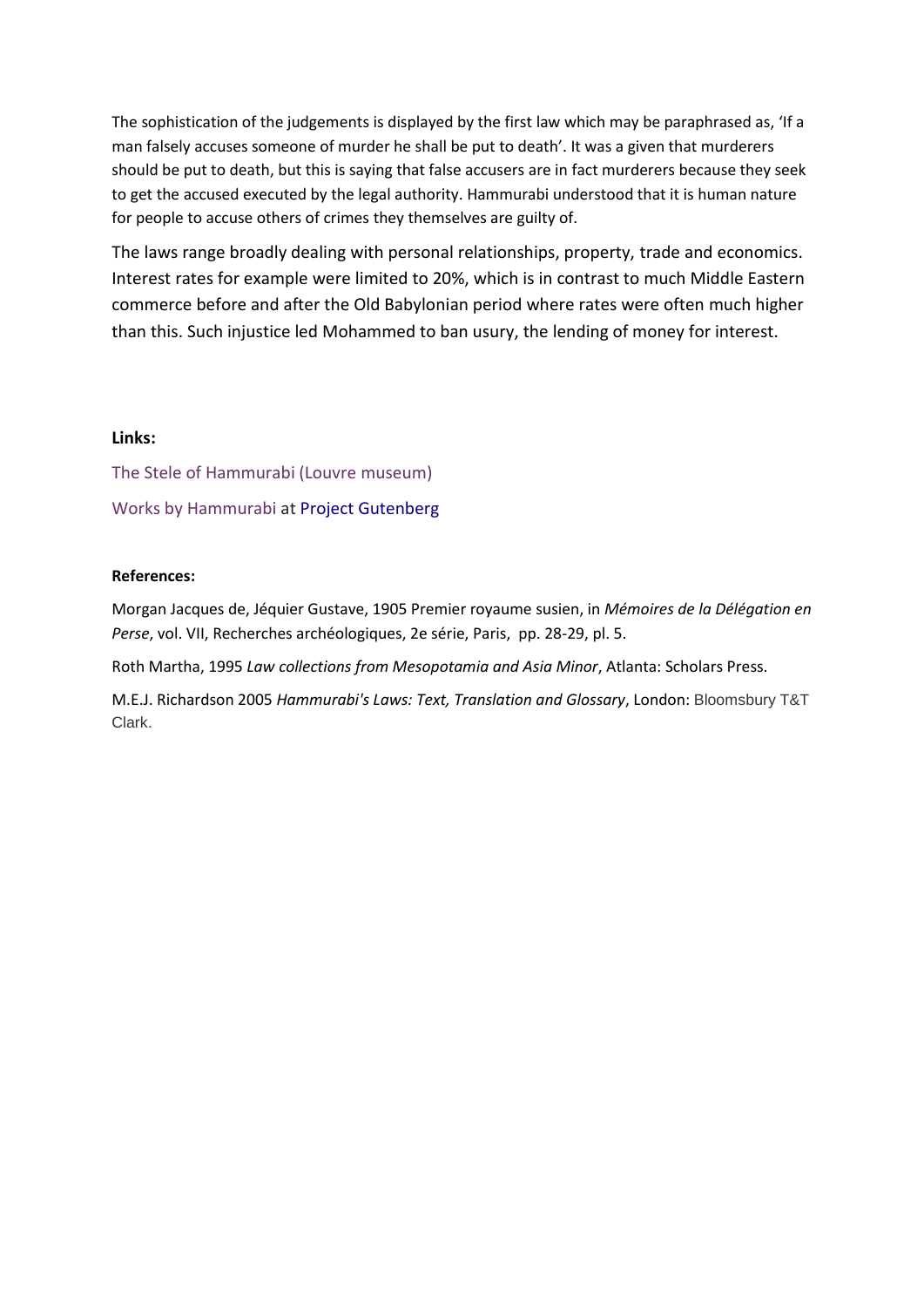